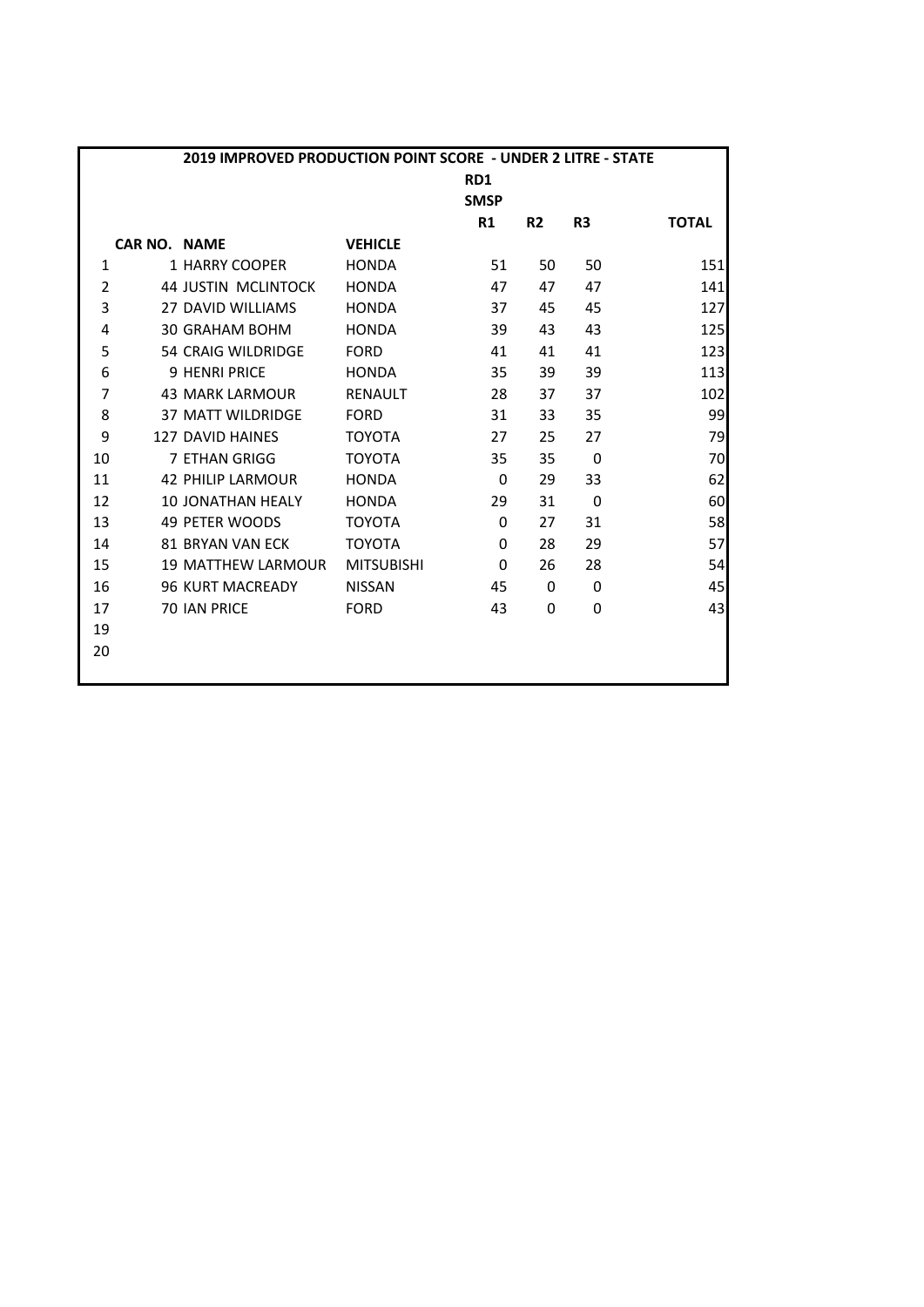|    | 2019 IMPROVED PRODUCTION POINT SCORE - OVER 2 LITRE - STATE |                            |                   |             |           |                |              |  |
|----|-------------------------------------------------------------|----------------------------|-------------------|-------------|-----------|----------------|--------------|--|
|    |                                                             |                            |                   | RD1         |           |                |              |  |
|    |                                                             |                            |                   | <b>SMSP</b> |           |                |              |  |
|    |                                                             |                            |                   | R1          | <b>R2</b> | R <sub>3</sub> | <b>TOTAL</b> |  |
|    | <b>CAR NO. NAME</b>                                         |                            | <b>VEHICLE</b>    |             |           |                |              |  |
| 1  |                                                             | <b>156 TREVAN SPITERI</b>  | <b>MITSUBISHI</b> | 50          | 50        | 47             | 147          |  |
| 2  |                                                             | 1 MICHAEL KING             | <b>MITSUBISHI</b> | 48          | 47        | 50             | 145          |  |
| 3  |                                                             | <b>32 PETER INGRAM</b>     | <b>MAZDA</b>      | 43          | 45        | 45             | 133          |  |
| 4  |                                                             | <b>15 GRAFMF WATTS</b>     | <b>NISSAN</b>     | 45          | 43        | 43             | 131          |  |
| 5  |                                                             | <b>22 PETER HENNESY</b>    | <b>BMW</b>        | 41          | 41        | 41             | 123          |  |
| 6  |                                                             | 47 ANDREW MCMASTER         | <b>BMW</b>        | 39          | 37        | 37             | 113          |  |
| 7  |                                                             | <b>16 PETER HARMSTON</b>   | <b>HONDA</b>      | 37          | 33        | 39             | 109          |  |
| 8  |                                                             | <b>142 STIG RICHARDS</b>   | <b>MAZDA</b>      | 31          | 39        | 35             | 105          |  |
| 9  |                                                             | <b>36 STEVEN ENGEL</b>     | <b>MITSUBISHI</b> | 35          | 24        | 33             | 92           |  |
| 10 |                                                             | 13 MIKE JONES              | <b>HOLDEN</b>     | 25          | 25        | 31             | 81           |  |
| 11 |                                                             | <b>25 DAVID WORREL</b>     | <b>HOLDEN</b>     | 23          | 27        | 29             | 79           |  |
| 12 |                                                             | 69 GRAEME SHEA             | <b>MAZDA</b>      | 27          | 23        | 26             | 76           |  |
| 13 |                                                             | <b>382 PAUL LEABETER</b>   | <b>MITSUBSHI</b>  | 24          | 22        | 28             | 74           |  |
| 14 |                                                             | 21 DAVID NOBLE             | <b>MAZDA</b>      | 21          | 20        | 25             | 66           |  |
| 15 |                                                             | 55 DAVID VINCENT           | <b>FORD</b>       | 20          | 21        | 24             | 65           |  |
| 16 |                                                             | 888 BRADON WAM LUM         | <b>HOLDEN</b>     | 29          | 35        | 0              | 64           |  |
| 17 |                                                             | <b>83 PETER BELLETE</b>    | <b>AUDI</b>       | 28          | 31        | 0              | 59           |  |
| 17 |                                                             | <b>144 SCOTT TUTTON</b>    | <b>MITSUBISHI</b> | 33          | 26        | 0              | 59           |  |
| 18 |                                                             | 88 WILLIAM MCCLAY          | <b>HOLDEN</b>     | 26          | 28        | 0              | 54           |  |
| 19 |                                                             | <b>64 MICHAEL HAZELTON</b> | <b>HOLDEN</b>     | 0           | 29        | 0              | 29           |  |
| 20 |                                                             | 75 SHAD HASSAN             | <b>MAZDA</b>      | 0           | 0         | 27             | 27           |  |
| 21 |                                                             | 380 NEIL BYERS             | <b>MITSUBISHI</b> | 22          | 0         | 0              | 22           |  |
| 22 |                                                             | <b>78 MARK TUTTON</b>      | <b>HOLDEN</b>     | 0           | 26        | 0              | 26           |  |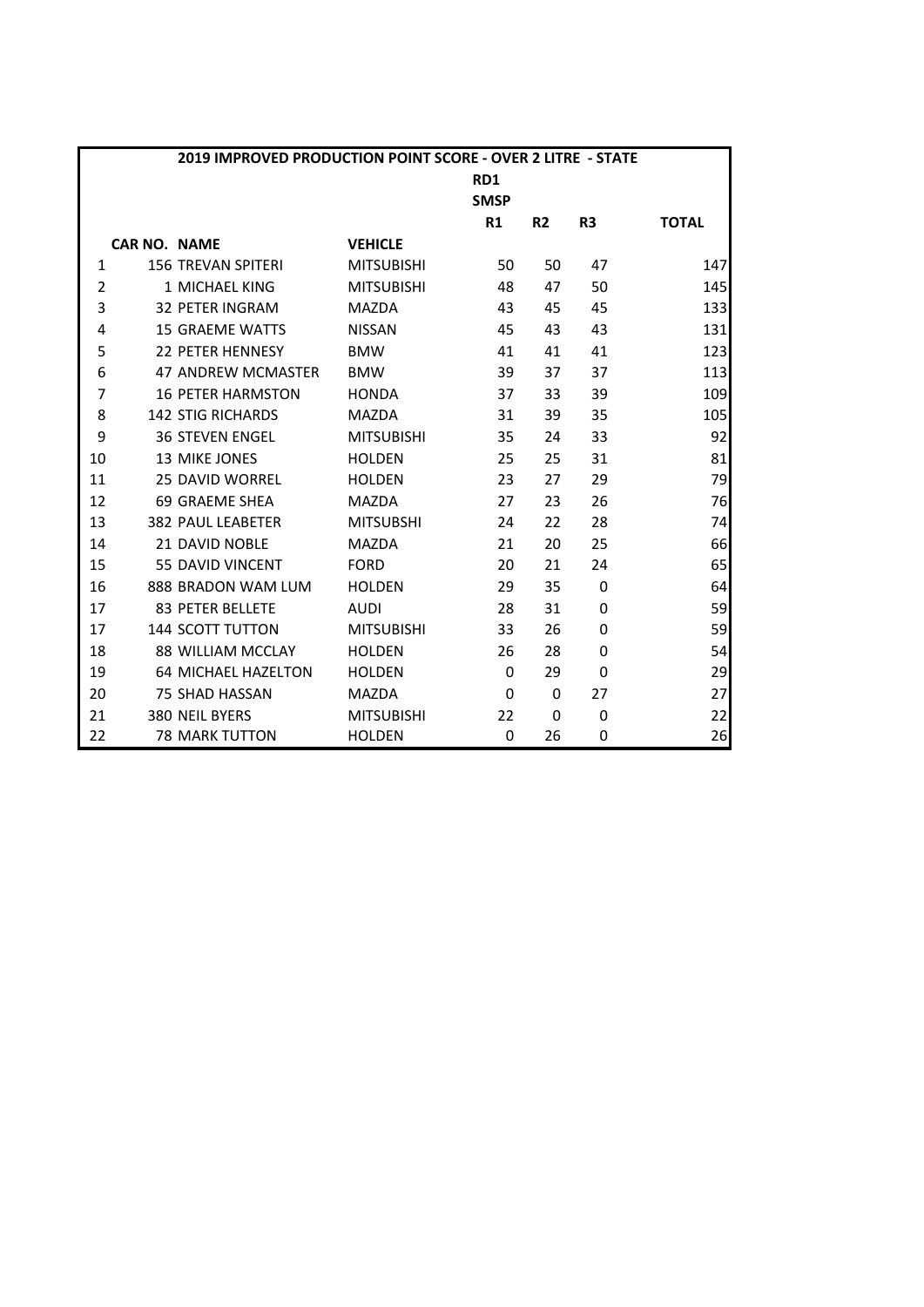| <b>2019 IMPROVED PRODUCTION POINT SCORE - STATE</b> |                     |                        |                   |             |           |                |     |
|-----------------------------------------------------|---------------------|------------------------|-------------------|-------------|-----------|----------------|-----|
|                                                     |                     |                        |                   | RD1         |           |                |     |
|                                                     |                     | <b>1600CC</b>          |                   | <b>SMSP</b> |           |                |     |
|                                                     |                     |                        |                   | R1          | <b>R2</b> | R <sub>3</sub> |     |
|                                                     | <b>CAR NO. NAME</b> |                        | <b>VEHICLE</b>    |             |           |                |     |
| 1                                                   |                     | <b>19 DAVID HAINES</b> | <b>TOYOTA</b>     | 50          | 47        | 47             | 144 |
| $\mathfrak{p}$                                      |                     | 27 MATTHEW LARMOUR     | <b>MITSUBISHI</b> | 0           | 50        | 50             | 100 |
| 3                                                   |                     |                        |                   |             |           |                |     |
|                                                     |                     |                        |                   |             |           |                |     |
|                                                     |                     |                        |                   |             |           |                |     |
|                                                     |                     |                        |                   |             |           |                |     |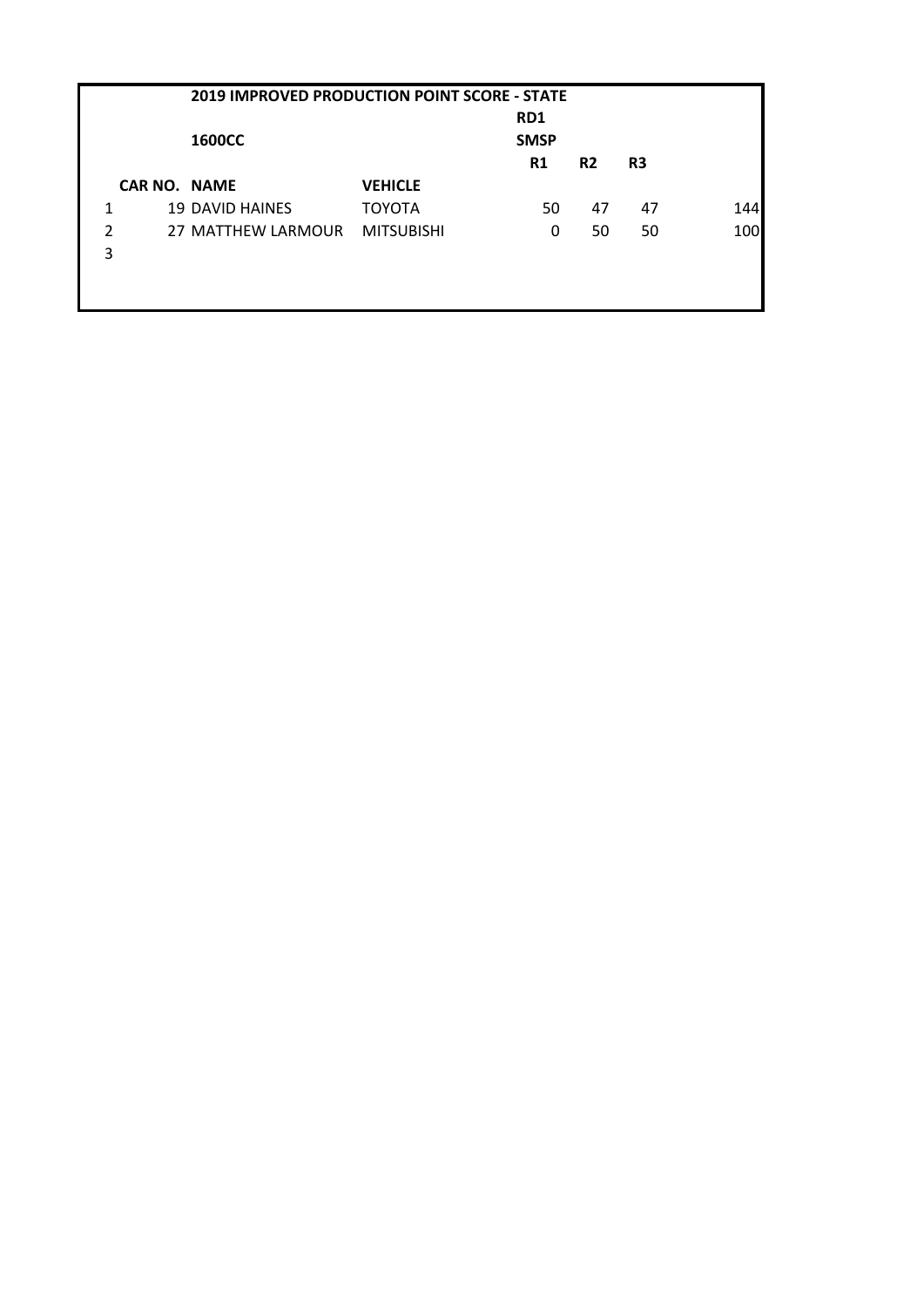|               | <b>2019 IMPROVED PRODUCTION POINT SCORE - UNDER 2 LITRE - STATE</b> |                |                 |           |                |              |  |  |
|---------------|---------------------------------------------------------------------|----------------|-----------------|-----------|----------------|--------------|--|--|
|               |                                                                     |                | RD <sub>1</sub> |           |                |              |  |  |
|               | <b>JA EARLY MODEL</b>                                               |                | <b>SMSP</b>     |           |                |              |  |  |
|               |                                                                     |                | R1              | <b>R2</b> | R <sub>3</sub> | <b>TOTAL</b> |  |  |
|               | <b>CAR NO. NAME</b>                                                 | <b>VEHICLE</b> |                 |           |                |              |  |  |
| 1             | 54 CRAIG WILDRIDGE                                                  | <b>FORD</b>    | 47              | 50        | 50             | 147          |  |  |
| $\mathcal{P}$ | 37 MATT WILDRIDGE                                                   | <b>FORD</b>    | 45              | 47        | 47             | 139          |  |  |
| 3             | 81 BRYAN VAN ECK                                                    | <b>TOYOTA</b>  | 0               | 31        | 35             | 66           |  |  |
| 4             | 70 IAN PRICE                                                        | <b>FORD</b>    | 50              | 0         | 0              | 50           |  |  |
| 5             |                                                                     |                |                 |           |                |              |  |  |
| 6             |                                                                     |                |                 |           |                |              |  |  |
| 7             |                                                                     |                |                 |           |                |              |  |  |
| 8             |                                                                     |                |                 |           |                |              |  |  |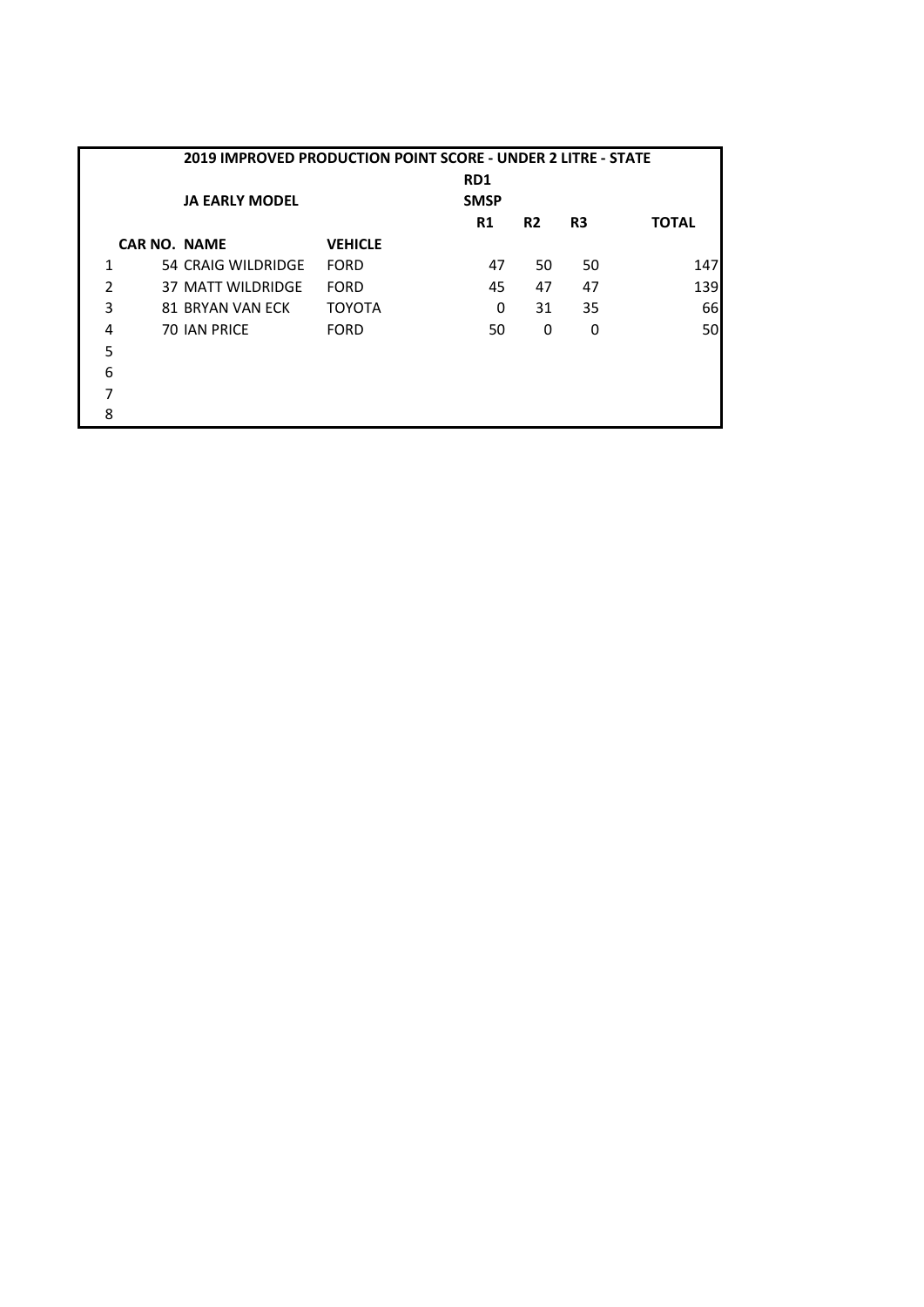|                | 2019 IMPROVED PRODUCTION POINT SCORE - UNDER 2 LITRE - STATE |                         |                |                |                |                |              |  |
|----------------|--------------------------------------------------------------|-------------------------|----------------|----------------|----------------|----------------|--------------|--|
|                | RD1                                                          |                         |                |                |                |                |              |  |
|                |                                                              | <b>JB LATE MODEL</b>    | <b>SMSP</b>    |                |                |                |              |  |
|                |                                                              |                         |                | R <sub>1</sub> | R <sub>2</sub> | R <sub>3</sub> | <b>TOTAL</b> |  |
|                | CAR NO.                                                      | <b>NAME</b>             | <b>VEHICLE</b> |                |                |                |              |  |
| 1              | 80                                                           | <b>HARRY COOPER</b>     | <b>HONDA</b>   | 51             | 50             | 50             | 151          |  |
| $\overline{2}$ | 44                                                           | <b>JUSTIN MCLINTOCK</b> | <b>HONDA</b>   | 47             | 47             | 47             | 141          |  |
| 3              | 27                                                           | <b>DAVID WILLIAMS</b>   | <b>HONDA</b>   | 41             | 45             | 45             | 131          |  |
| 4              | 30                                                           | <b>GRAHAM BOHM</b>      | <b>HONDA</b>   | 43             | 43             | 43             | 129          |  |
| 5              | 9                                                            | <b>HENRI PRICE</b>      | <b>HONDA</b>   | 39             | 41             | 43             | 123          |  |
| 6              | 43                                                           | <b>MARK LARMOUR</b>     | <b>RENAULT</b> | 33             | 39             | 41             | 113          |  |
| 7              | 42                                                           | PHILIP L LARMOUR        | <b>HONDA</b>   | $\Omega$       | 33             | 39             | 72           |  |
| 8              | 81                                                           | <b>BRYAN VAN ECK</b>    | <b>TOYOTA</b>  | 0              | 31             | 35             | 66           |  |
| 8              | 49                                                           | PETER WOODS             | TOYOTA         | 0              | 29             | 37             | 66           |  |
| 9              | 7                                                            | ETHAN GRIGG             | <b>TOYOTA</b>  | 37             | 37             | 0              | 74           |  |
| 10             | 10                                                           | <b>JONATHAN SEALY</b>   | <b>HONDA</b>   | 35             | 35             | 0              | 70           |  |
| 11             | 96                                                           | <b>KURT MACREADY</b>    | <b>NISSAN</b>  | 45             | 0              | 0              | 45           |  |
|                |                                                              |                         |                |                |                |                |              |  |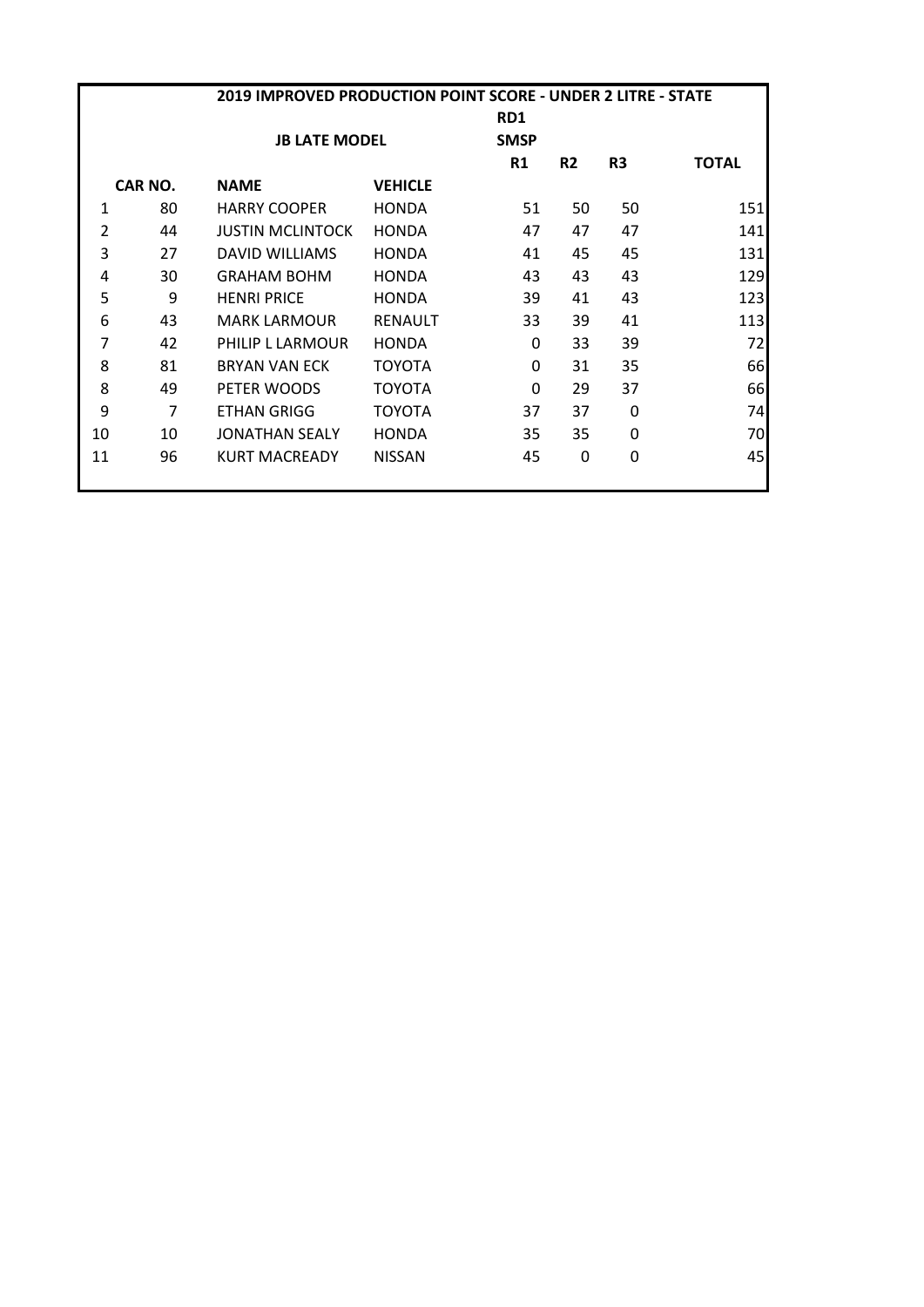|                |                           | <b>2019 IMPROVED PRODUCTION - STATE</b> |             |              |                          |     |
|----------------|---------------------------|-----------------------------------------|-------------|--------------|--------------------------|-----|
|                |                           | 2000CC TO 3000CC                        |             |              |                          |     |
|                |                           | <b>EARLY MODEL RD1</b>                  |             |              |                          |     |
|                |                           |                                         | <b>SMSP</b> |              |                          |     |
|                | <b>CAR NO. NAME</b>       | <b>VEHICLE</b>                          | <b>R1</b>   | R2           | R <sub>3</sub>           |     |
| $\mathbf{1}$   | 32 PETER INGRAM           | <b>MAZDA</b>                            | 50          | 50           | 50                       | 150 |
| $\overline{2}$ | 47 ANDREW MACMASTER       | <b>BMW</b>                              | 47          | 47           | 47                       | 141 |
| 3              | 69 GRAEME SHEA            | MAZDA                                   | 45          | 43           | 43                       | 131 |
| 4              | 64 MICHAEL HAZELTON       | MAZDA                                   | $\Omega$    | 45           | $\overline{\phantom{0}}$ | 45  |
| 5              | 75 SHAD HASSEN            | MAZDA                                   | $\Omega$    | $\mathbf{0}$ | 45                       | 45  |
| 6              |                           |                                         |             |              |                          |     |
| $\overline{7}$ |                           |                                         |             |              |                          |     |
| 8              |                           |                                         |             |              |                          |     |
| 9              |                           |                                         |             |              |                          |     |
|                |                           |                                         |             |              |                          |     |
|                |                           | <b>2019 IMPROVED PODUCTION - STATE</b>  |             |              |                          |     |
|                |                           | 2000CC TO 3000CC                        |             |              |                          |     |
|                |                           | LATE MODEL RD1                          |             |              |                          |     |
|                |                           |                                         | <b>SMSP</b> |              |                          |     |
|                |                           |                                         | R1          | R2           | R <sub>3</sub>           |     |
|                | <b>CAR NO. NAME</b>       | <b>VEHICLE</b>                          |             |              |                          |     |
| $\mathbf{1}$   | <b>16 PETER HARMSTRON</b> | <b>HONDA</b>                            | 50          | 50           | 50                       | 150 |
| $\overline{2}$ | 21 DAVID NOBLE            | MAZDA                                   | 47          | 47           | 47                       | 141 |
| 3              |                           |                                         |             |              |                          |     |
| 4              |                           |                                         |             |              |                          |     |